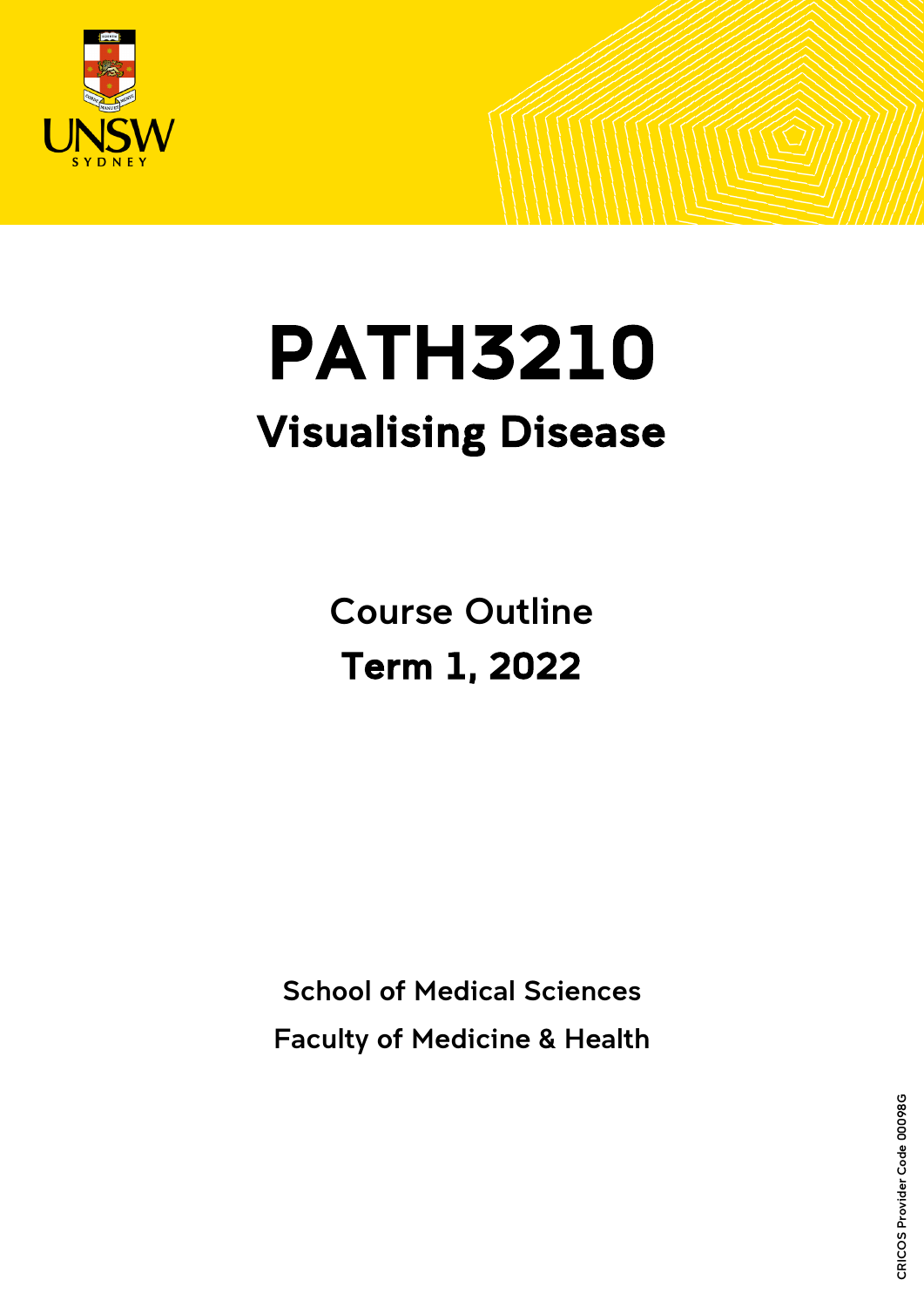# **Table of Contents**

| 1. Staff                                                                      | 3  |
|-------------------------------------------------------------------------------|----|
| 2. Course information                                                         | 4  |
| 2.1 Course summary                                                            | 4  |
| 2.2 Course aims                                                               | 4  |
| 2.3 Course learning outcomes (CLO)                                            | 4  |
| 2.4 Relationship between course and program learning outcomes and assessments | 5  |
| 3. Strategies and approaches to learning                                      | 5  |
| 3.1 Learning and teaching activities                                          | 5  |
| 3.2 Expectations of students                                                  | 6  |
| 4. Course schedule and structure                                              | 7  |
| 5. Assessment                                                                 | 10 |
| 5.1 Assessment tasks                                                          | 10 |
| 5.2 Assessment tasks details                                                  | 10 |
| 5.3 Assessment criteria and standards                                         | 12 |
| 5.4 Submission of assessment tasks                                            | 12 |
| 5.5. Feedback on assessment                                                   | 12 |
| 6. Academic integrity, referencing and plagiarism                             | 13 |
| 7. Readings and resources                                                     | 13 |
| 8. Administrative matters                                                     | 14 |
| 9. Additional support for students                                            | 14 |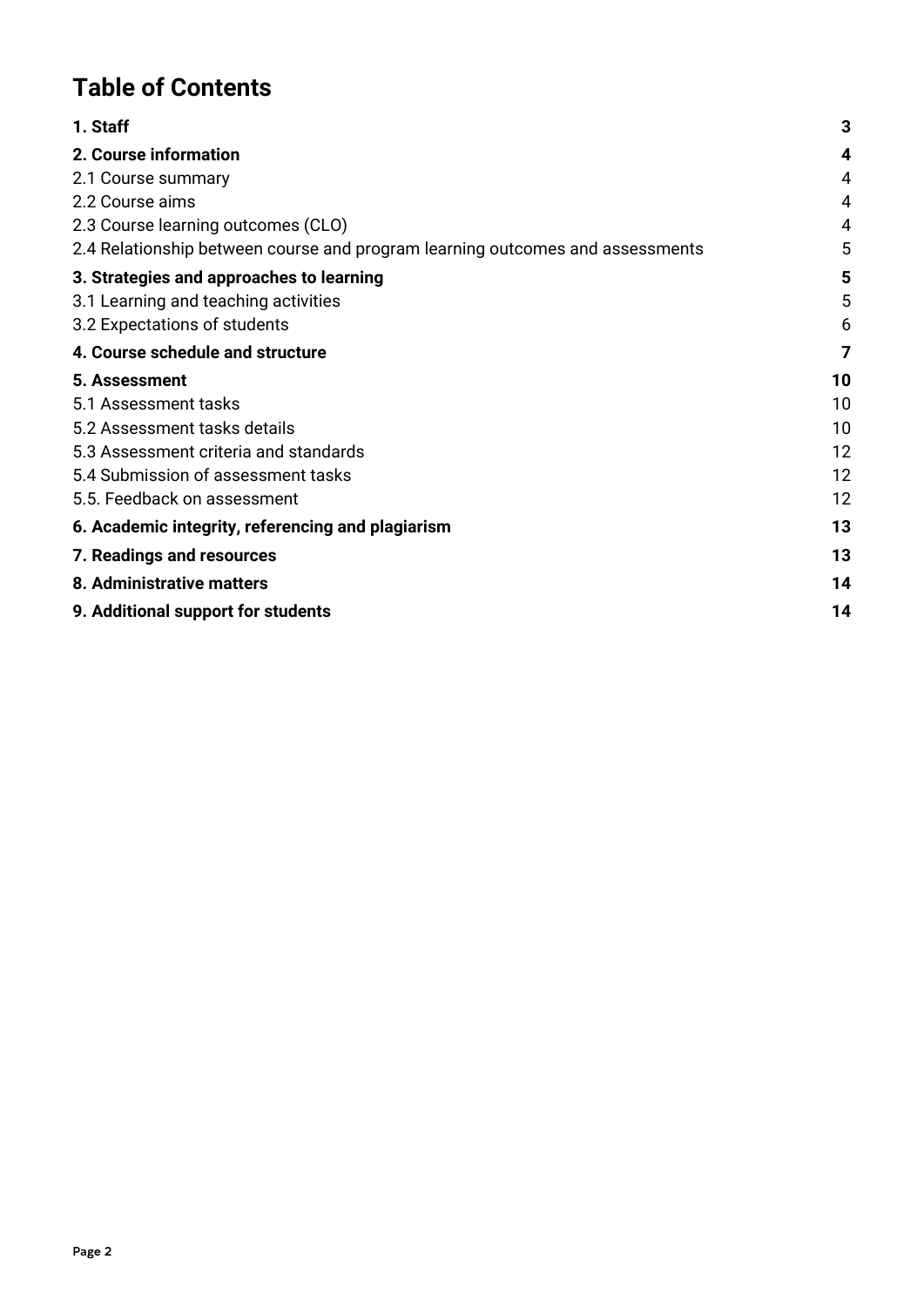# <span id="page-2-0"></span>1. Staff

| <b>Position</b>        | <b>Name</b>                           | <b>Email</b>                    | <b>Consultation times Contact</b><br>and locations | <b>Details</b>                                    |
|------------------------|---------------------------------------|---------------------------------|----------------------------------------------------|---------------------------------------------------|
| Course<br>Convenor     | Professor<br><b>Peter Gunning</b>     | p.gunning@unsw.edu.au           | By appointment<br>Virtual or C25 Rm<br>229         | Email,<br><b>TEAMS or</b><br>$+61(2)$<br>90655654 |
| Course<br>Convenor     | Professor<br>Edna Hardeman            | e.hardeman@unsw.edu.au          | By appointment<br>Virtual or C25 Rm<br>227         | Email,<br><b>TEAMS or</b><br>+61 (2)<br>90659653  |
| Course<br>Convenor     | Dr Renee Whan                         | r.whan@unsw.edu.au              | By appointment<br>Virtual or C25 Rm<br>418         | Email,<br><b>TEAMS or</b><br>$+61(2)$<br>90651823 |
| Course Co-<br>Convenor | A/Professor<br><b>Cristan Herbert</b> | c.herbert@unsw.edu.au           | By appointment<br>Virtual                          | Email or<br>TEAMS.                                |
| Lecturer               | Dr John Lock                          | j.lock@unsw.edu.au              | By appointment<br>Virtual                          | Email or<br>TEAMS.                                |
| Lecturer               | Professor<br><b>Daniel Moses</b>      | d.moses@unsw.edu.au             | Email or TEAMS.                                    | Email or<br><b>TEAMS</b>                          |
| Lecturer               | Dr Michael<br>Carnell                 | m.carnell@unsw.edu.au           | Email or TEAMS.                                    | Email or<br><b>TEAMS</b>                          |
| Lecturer               | Dr Sandra Fok                         | sandra.fok@unsw.edu.au          | By appointment<br>Virtual                          | Email or<br>TEAMS.                                |
| Lecturer               | Dr Joanna<br>Richmond                 | joanna.richmond@unsw.ed<br>u.au | By appointment<br>Virtual                          | Email or<br>TEAMS.                                |
| Lecturer               | Dr Alex<br>Macmillan                  | a.macmillan@unsw.edu.au         | Email or TEAMS.                                    | Email or<br><b>TEAMS</b>                          |
| Lecturer               | Dr Elvis Pandzic                      | e.pandzic@unsw.edu.au           | Email or TEAMS.                                    | Email or<br><b>TEAMS</b>                          |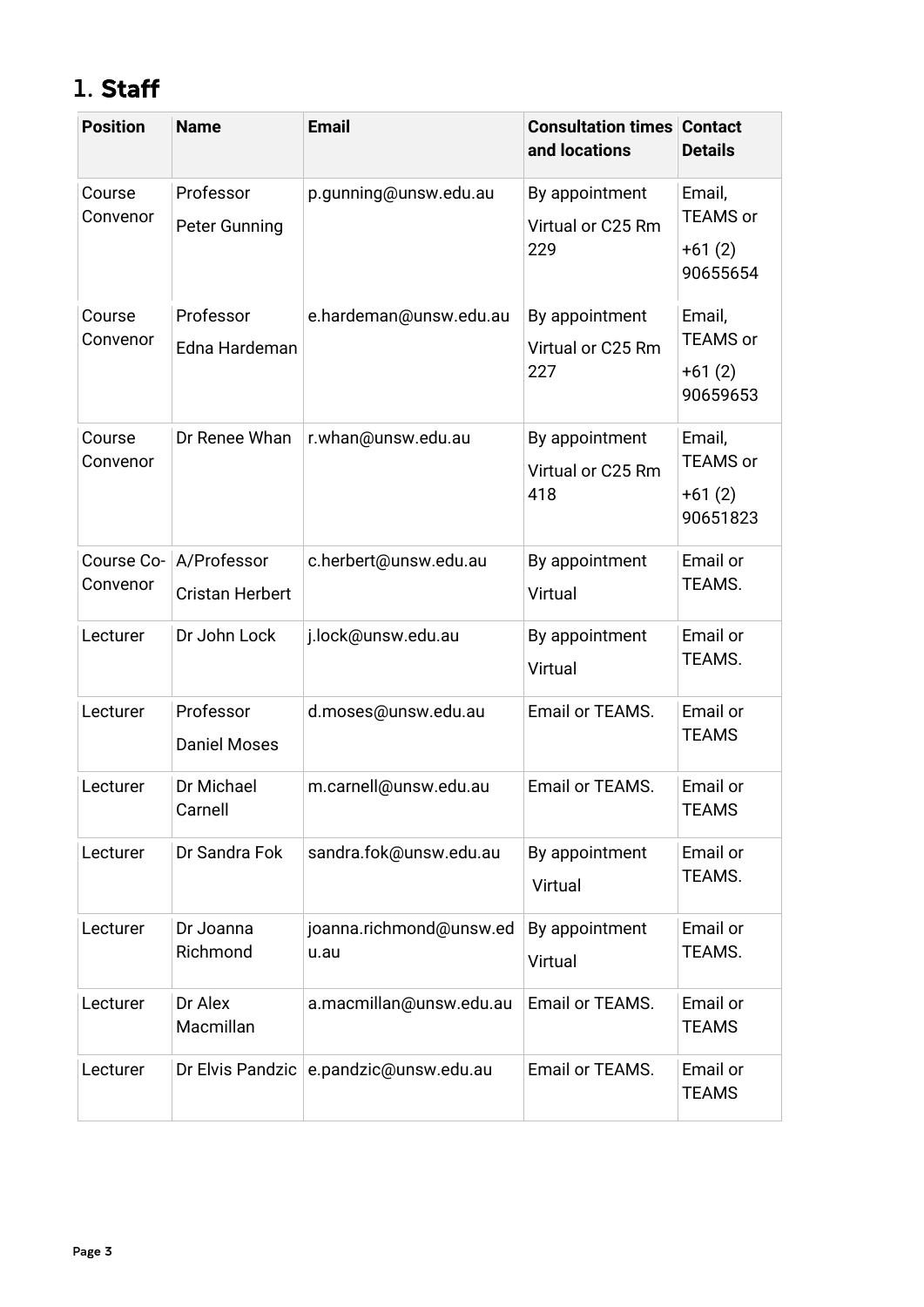# <span id="page-3-0"></span>2. Course information

#### Units of credit: 6

Pre-requisite(s): 72 UOC including one of these courses: ANAT2111/1521/2241/2521/2341/2511, BABS2011/2202/2204, BIOC2181/2101, MICR2011, NEUR2201, PATH2201, PHAR2011, PHSL2101/2121/2201/2221, CHEM2041, NANO2002

#### Teaching times and locations:

*<http://www.timetable.unsw.edu.au/2022/PATH3210.html>*

Lectures - Tuesday 10.00-11.00 and Friday 9.00-10.00 - ONLINE TUT/PRACS- Tuesday 16.00-18.00 and Friday 11.00 –13.00 – K- Wallace Wurth G17 Hybrid Lab

## <span id="page-3-1"></span>2.1 Course summary

PATH 3210 will provide you with an understanding of how different imaging techniques work and how to apply them to obtain multidimensional data about disease processes. You will gain insight into how images are formed and processed for analysis, and in turn how to critically evaluate the quality of an imaging experiment. Key topics that will be covered include sample preparation, effective use of imaging instruments, the use of artificial intelligence for segmentation and how to obtain quantitative data from imaging experiments.

Building on this knowledge we explore how to apply imaging technologies for fundamental biomedical research and within the clinical environment. Collectively this provides a solid basis for future careers in biomedical imaging in research, the clinic or in industry. This course is a revised version of a previous course coded as ANAT3212.

## <span id="page-3-2"></span>2.2 Course aims

There are four key aims of the course.

- 1. Be able to identify the strengths and limitations of key imaging techniques that can be employed to study, diagnose and treat diseases.
- 2. Be able to design an imaging experiment to evaluate a hypothesis.
- 3. Develop skills to critically analyse and quantify disease processes from images generated by different imaging modalities.
- 4. Develop oral and written communications skills that underpin the dissemination of research using imaging.

## <span id="page-3-3"></span>2.3 Course learning outcomes (CLO)

At the successful completion of this course you (the student) should be able to:

- 1. Critically evaluate the use of an imaging technique to obtain data on a disease-associated process.
- 2. Process images to obtain quantitative data about an object of interest.
- 3. Interpret images and assess the quality of imaging data.
- 4. Communicate concepts of microscopy and biomedical imaging used by researchers and clinicians.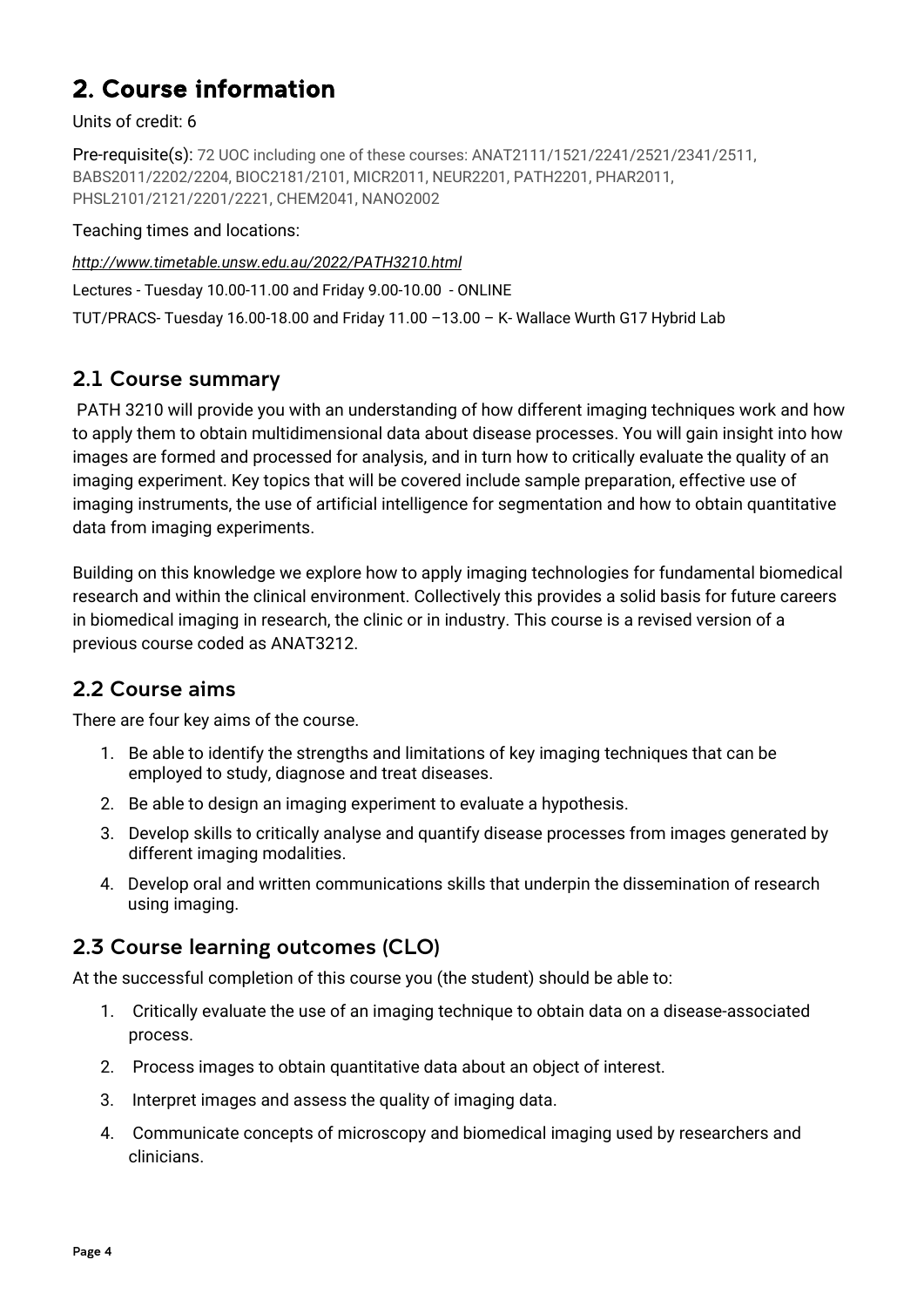# <span id="page-4-0"></span>2.4 Relationship between course and program learning outcomes and

#### assessments

| <b>Course</b><br>Learning<br><b>Outcome</b><br>(CLO) | <b>LO Statement</b>                                                                                        | <b>Related Tasks &amp; Assessment</b> |
|------------------------------------------------------|------------------------------------------------------------------------------------------------------------|---------------------------------------|
| CLO <sub>1</sub>                                     | Critically evaluate the use of an imaging<br>technique to obtain data on a disease-<br>associated process. | Assessments 1, 2, 3, 4                |
| CLO <sub>2</sub>                                     | Process images to obtain quantitative<br>data about an object of interest.                                 | Assessments 1, 2, 3, 4                |
| CLO <sub>3</sub>                                     | Interpret images and assess the quality<br>of imaging data.                                                | Assessments 1, 2, 3, 4                |
| CLO <sub>4</sub>                                     | Communicate concepts of microscopy<br>and biomedical imaging used by<br>researchers and clinicians.        | Assessments 2, 3, 4                   |

# <span id="page-4-1"></span>3. Strategies and approaches to learning

## <span id="page-4-2"></span>3.1 Learning and teaching activities

The course content will be delivered using the following format

- 1. Lectures These will be delivered online by researchers and clinicians with an active profile in imaging and cancer. Additionally, guest lectures from industry will be brought in to discuss imaging careers within their professions. The lectures will be grouped in themes to provide a learning trajectory of the concepts. Additionality, how the themes relate to each other will be provided through concept maps at the beginning and end of the course. Generally, a single theme will run for a one-week period with the first lecture outlining the basic concepts and the second applying these concepts to given problems that may include some of the personal research of the lecturer.
- 2. Tutorials– will be held face to face where possible. These will provide an opportunity to examine specific imaging techniques and how they can be applied to a given lecture theme. Each presentation will be followed by a series of collaborative peer discussions or activities (including virtual activities) to reinforce concepts.
- 3. Practicals will be held face to face where possible. Students will be split into groups to perform tasks - from conducting imaging through to analysing and interpreting data. These practicals will be carried out sequentially following the lecture series and seminar. Here they will interact with researchers, technical staff and industry representatives.
- 4. Learning is supported via **Moodle and Microsoft TEAMS,** where announcements, timetable, lecture slides and other resources will be made available.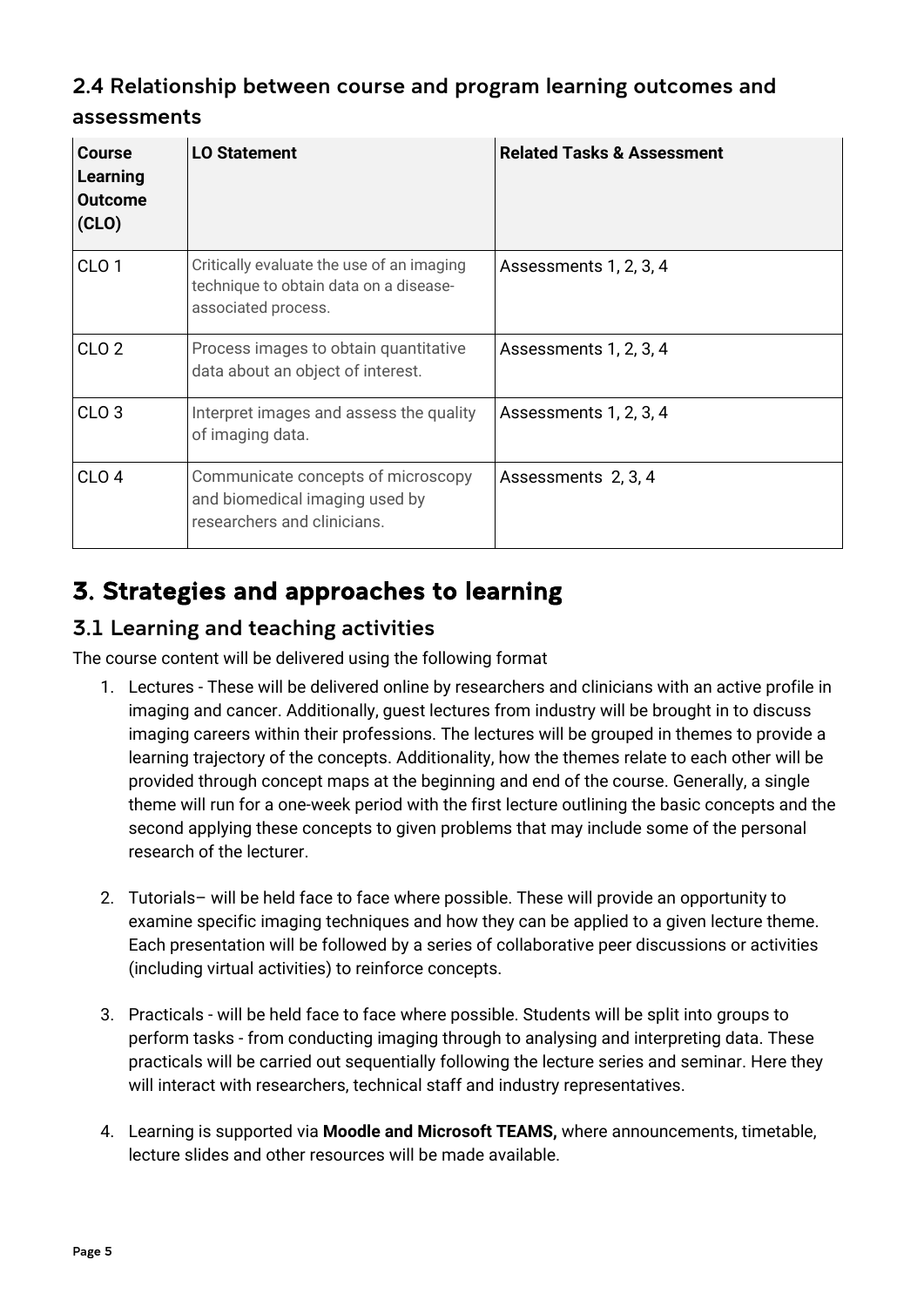## <span id="page-5-0"></span>3.2 Expectations of students

Students are reminded that UNSW recommends that a 6 units-of-credit course should involve about 150 hours of study and learning activities. The formal learning activities total approximately 56 hours throughout the term and students are expected (and strongly recommended) to do at least 94 additional study and work on their assessments.

Specific to PATH3210, we have the following expectations of students

1. You will participate in peer assessment in the oral presentation assessment

2. You will attend and engage in discussion in tutorials and practicals

3. For practicals in weeks 2, 3 and 7 you will need to wear close toed shoes and have long hair tied back.

4. You will attend the online lectures where possible and ask questions either in person with your video on or via messaging.

5. When emailing or contacting a lecturer/ lead you will state your name and zID. Please allow 48 hours for a response.

*6. All communication will be courteous and abide by the UNSW code of conduct. https://www.gs.unsw.edu.au/policy/documents/codeofconduct.pdf*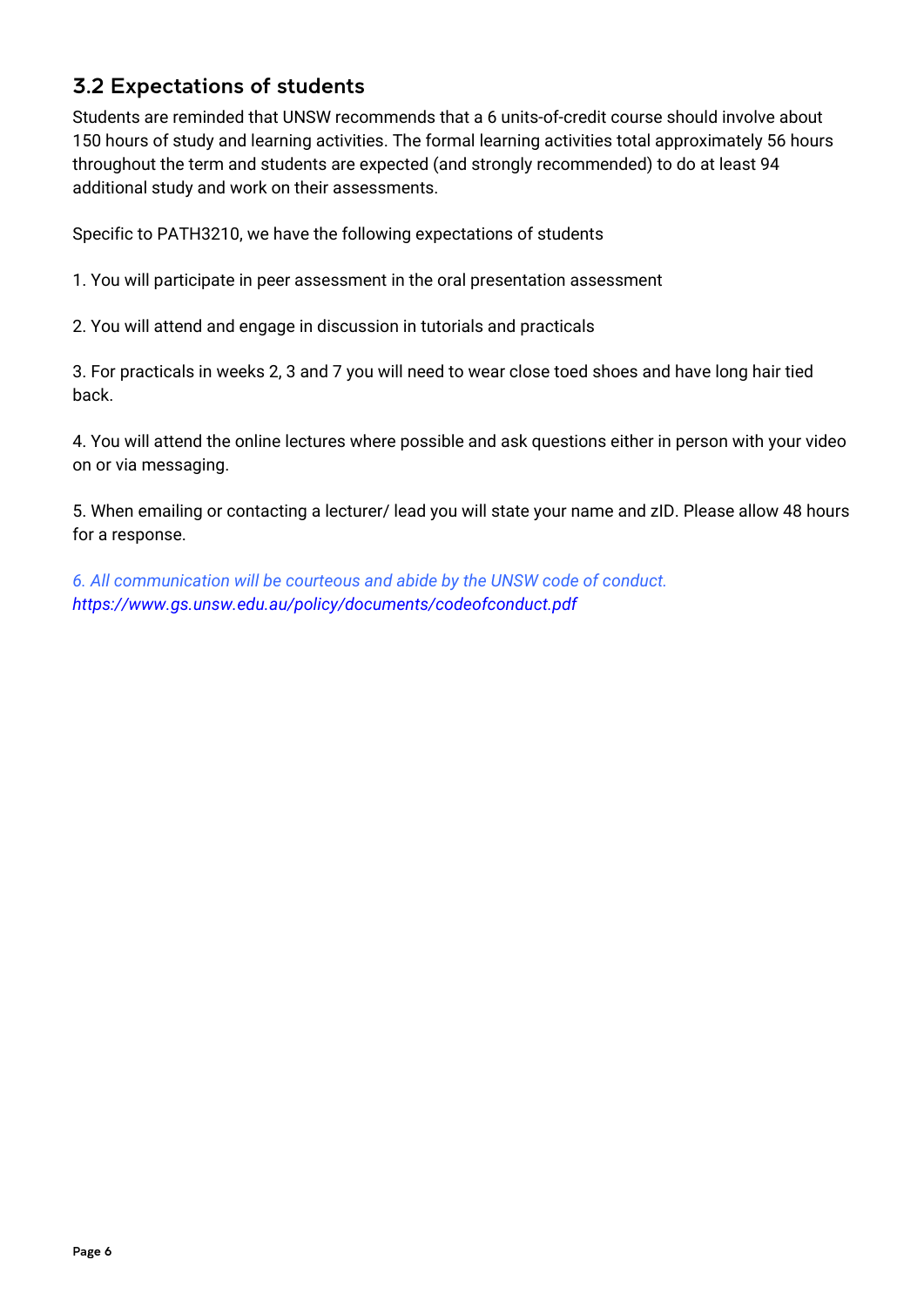# <span id="page-6-0"></span>4. Course schedule and structure

This course consists of 56 hours of class contact hours. You are expected to take an additional 94 hours of non-class contact hours to complete assessments, readings and exam preparation.

| <b>Week</b>                                     | <b>Topic</b>                                                               | <b>Lecturer/Leads</b>                             | <b>Venue</b>            |
|-------------------------------------------------|----------------------------------------------------------------------------|---------------------------------------------------|-------------------------|
| Week 1<br>Tuesday 15/2<br>10.00-11.00           | Lecture 1: Introduction - Overview of course<br>and abrief in cell biology | Peter Gunning,<br>Edna Hardeman<br>and Renee Whan | Online-TEAMS            |
| Tuesday 15/2<br>16.00-18.00                     | Tutorial 1: Overview of microscopy<br>techniques                           | <b>Michael Carnell</b>                            | WW G16/17               |
| Friday 18/2<br>9:00-10.00                       | Lecture 2: Visualising Disease                                             | Peter Gunning<br>Edna Hardeman                    | Online-TEAMS            |
| Friday 18/2<br>11.00-13.00                      | <b>Tutorial 2: Fluorescence Microscopy</b>                                 | Renee Whan                                        | WW G16/17               |
| Week 2<br>Tuesday 22/2<br>10.00-11.00           | Lecture 3: Specimen preparation for Light<br>Microscopy                    | Renee Whan                                        | Online-TEAMS            |
| Tuesday 22/2<br>16.00-18.00                     | Practical 1: Labelling cancer cells and<br>QUIZ <sub>1</sub>               | Renee Whan                                        | WW G16/17               |
| Friday 25/3<br>9:00-10.00                       | Lecture 4: Electron Microscopy                                             | Joanna Richmond                                   | Online-TEAMS            |
| Friday 25/3<br>11.00-13.00                      | Practical 2: virtual/visit electron<br>microscopy                          | Joanna Richmond                                   | WW G16/17               |
| Week <sub>3</sub><br>Tuesday 1/3<br>10.00-11.00 | Lecture 5: What makes up an image?                                         | <b>Michael Carnell</b>                            | Online-TEAMS            |
| Tuesday 1/3<br>16.00-18.00                      | Practical 3: Processing and Analysing<br>Data and QUIZ 2                   | <b>Michael Carnell</b>                            | WW G16/17               |
| Friday 4/3<br>9:00-10.00                        | Lecture 6: Confocal microscopy                                             | Renee Whan                                        | Online-TEAMS            |
| Friday 4/3<br>11.00-13.00                       | Practical 4: Myscope virtual microscopy<br>and or Using confocals          | Sandra Fok<br><b>Michael Carnell</b>              | WW G16/17<br>and *KGLMF |
| Week 4<br>Tuesday 8/3<br>10.00-11.00            | Lecture 7: Co-localisation                                                 | <b>Michael Carnell</b>                            | Online-TEAMS            |
| Tuesday 8/3<br>16.00-18.00                      | Practical 5: Image Analysis and QUIZ 3                                     | <b>Michael Carnell</b>                            | WW G16/17               |
| Friday 11/3<br>9:00-10.00                       | Lecture 8: Requirements for live cell<br>imaging                           | Sandra Fok                                        | Online-TEAMS            |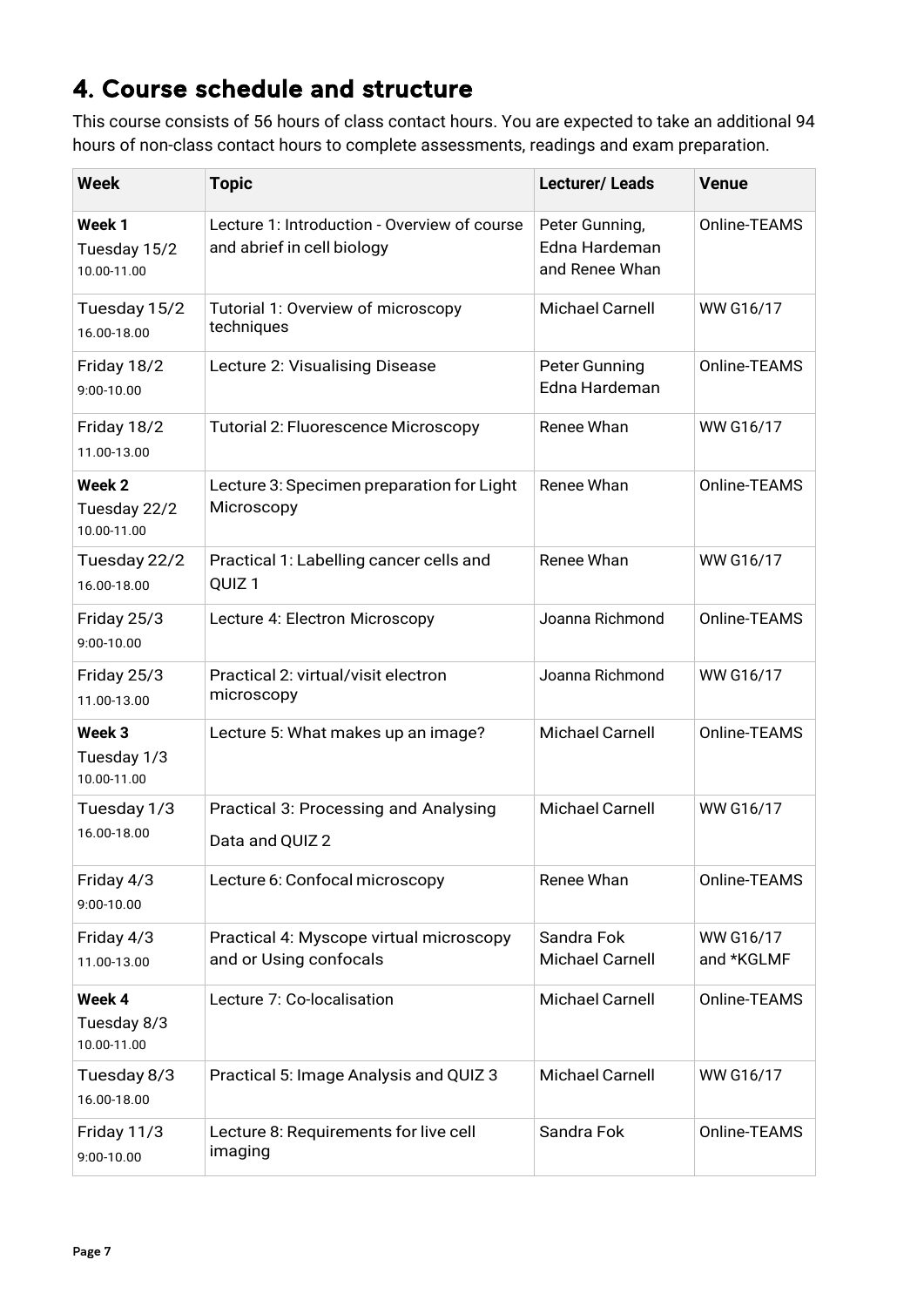| Friday 11/3<br>11.00-13.00             | Tutorial 3: Imaging cell division, migration<br>and drug distribution and accumulation | John Lock,<br>Peter Gunning and | WW G16/17        |  |
|----------------------------------------|----------------------------------------------------------------------------------------|---------------------------------|------------------|--|
|                                        |                                                                                        | Edna Hardeman                   |                  |  |
| Week 5                                 | Lecture 9: Intravital imaging of cancer                                                | Peter Gunning                   | Online-TEAMS     |  |
| Tuesday 15/3<br>10.00-11.00            | growth and movement                                                                    | Edna Hardeman                   |                  |  |
| Tuesday 15/3                           | Tutorial 4: Microscopy of metastasis -                                                 | <b>Peter Gunning</b>            | <b>WW G16/17</b> |  |
| 16.00-18.00                            | which dimension?                                                                       | Edna Hardeman                   |                  |  |
| Friday 18/3                            | Lecture 10: Multiplex labelling and                                                    | John Lock                       | Online-TEAMS     |  |
| 9:00-10.00                             | systems approaches                                                                     |                                 |                  |  |
| Friday 18/3                            | Practical 6: The use of AI in image analysis John Lock                                 |                                 | WW G16/17        |  |
| 11.00-13.00                            | and QUIZ 4                                                                             |                                 |                  |  |
| Week 7                                 | Lecture 11: Advanced microscopy                                                        | Alex Macmillan                  | Online-TEAMS     |  |
| Tuesday 29/3<br>10.00-11.00            | techniques 1                                                                           |                                 |                  |  |
| Tuesday 29/3                           | Group assessment - Oral Presentations                                                  | Peter Gunning,                  | <b>WW G16/17</b> |  |
| 16.00-18.00                            |                                                                                        |                                 |                  |  |
| Friday 1/4                             | Lecture 12: Advanced microscopy                                                        | <b>Elvis Pandzic</b>            | Online-TEAMS     |  |
| 9:00-10.00                             | techniques 2                                                                           |                                 |                  |  |
| Friday 1/4                             | Practical 7: Advanced Microscopy                                                       | Alex Macmillan                  | WW G16/17        |  |
| 11.00-13.00                            |                                                                                        | <b>Elvis Pandzic</b>            | and *KGLMF       |  |
| Week 8                                 | Lecture 13: Overview of medical Imaging                                                | <b>Daniel Moses</b>             | Online-TEAMS     |  |
| Tuesday 5/4<br>10.00-11.00             | techniques Part 1                                                                      |                                 |                  |  |
| Tuesday 5/4                            | Tutorial 5 : How to image a patient                                                    | <b>Daniel Moses</b>             | WW G16/17        |  |
| 16.00-18.00                            |                                                                                        |                                 |                  |  |
| Friday 8/4                             | Lecture 14 Overview of medical imaging                                                 | <b>Daniel Moses</b>             | Online-TEAMS     |  |
| 9:00-10.00                             | techniques Part 2                                                                      |                                 |                  |  |
| Friday 8/4                             | Practical 8: Diagnosing patients using                                                 | <b>Daniel Moses</b>             | WW G16/17        |  |
| 11.00-13.00                            | imaging                                                                                |                                 |                  |  |
| Week 9                                 | Lecture 15: Functional Clinical Imaging                                                | <b>Daniel Moses</b>             | Online-TEAMS     |  |
| Tuesday 12/4<br>10.00-11.00            |                                                                                        |                                 |                  |  |
| Tuesday 12/4                           | Tutorial 6: Interpreting clinical data and                                             | <b>Daniel Moses</b>             | WW G16/17        |  |
| 16.00-18.00                            | QUIZ <sub>5</sub>                                                                      |                                 |                  |  |
| Week 10<br>Tuesday 19/4<br>10.00-11.00 | Lecture 16: Image Guided Therapy                                                       | <b>Daniel Moses</b>             | Online-TEAMS     |  |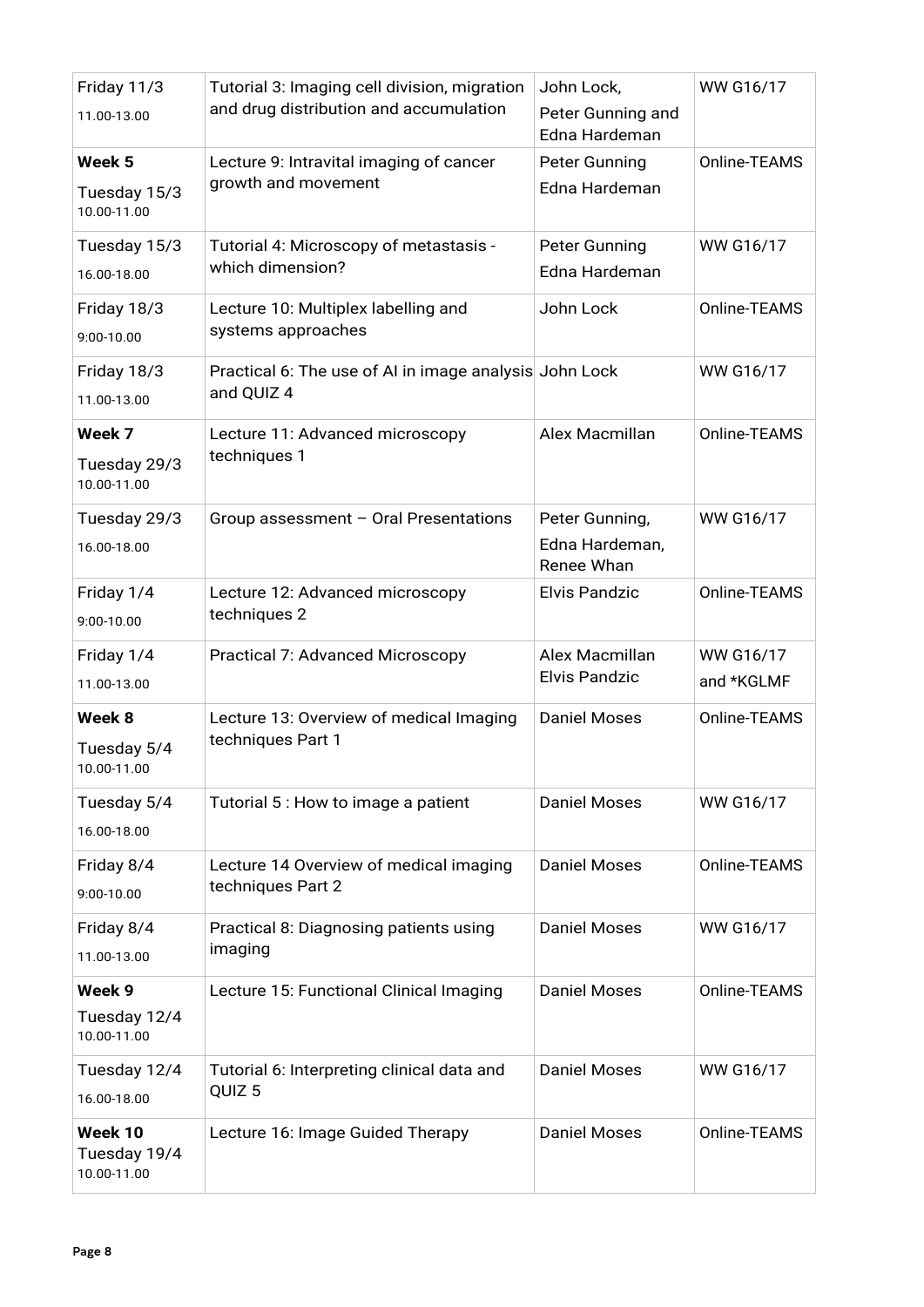| Tuesday 19/4<br>16.00-18.00 | Tutorial 7: Career Development: Q and A<br>with panel of researchers, industry<br>representatives and clinicans. | Peter Gunning,<br>Edna Hardeman,<br>and Renee Whan                                                   | WW G16/17    |
|-----------------------------|------------------------------------------------------------------------------------------------------------------|------------------------------------------------------------------------------------------------------|--------------|
| Friday 22/4<br>$9:00-10.00$ | Lecture 17: Personalised Medicine -<br>Emerging imaging approaches for<br>treatment                              | Peter Gunning                                                                                        | Online-TEAMS |
| Friday 22/4<br>11.00-13.00  | Tutorial 8: Course Revision                                                                                      | Peter Gunning,<br>Edna Hardeman,<br>Renee Whan,<br>Michael Carnell,<br>Daniel Moses and<br>John Lock | WW G16/17    |

\*KGLMF- Katharina Gaus Light Microscopy Facility

Exam Period: 29 April – 12 May Supplementary Exam Period: 23 May – 27 May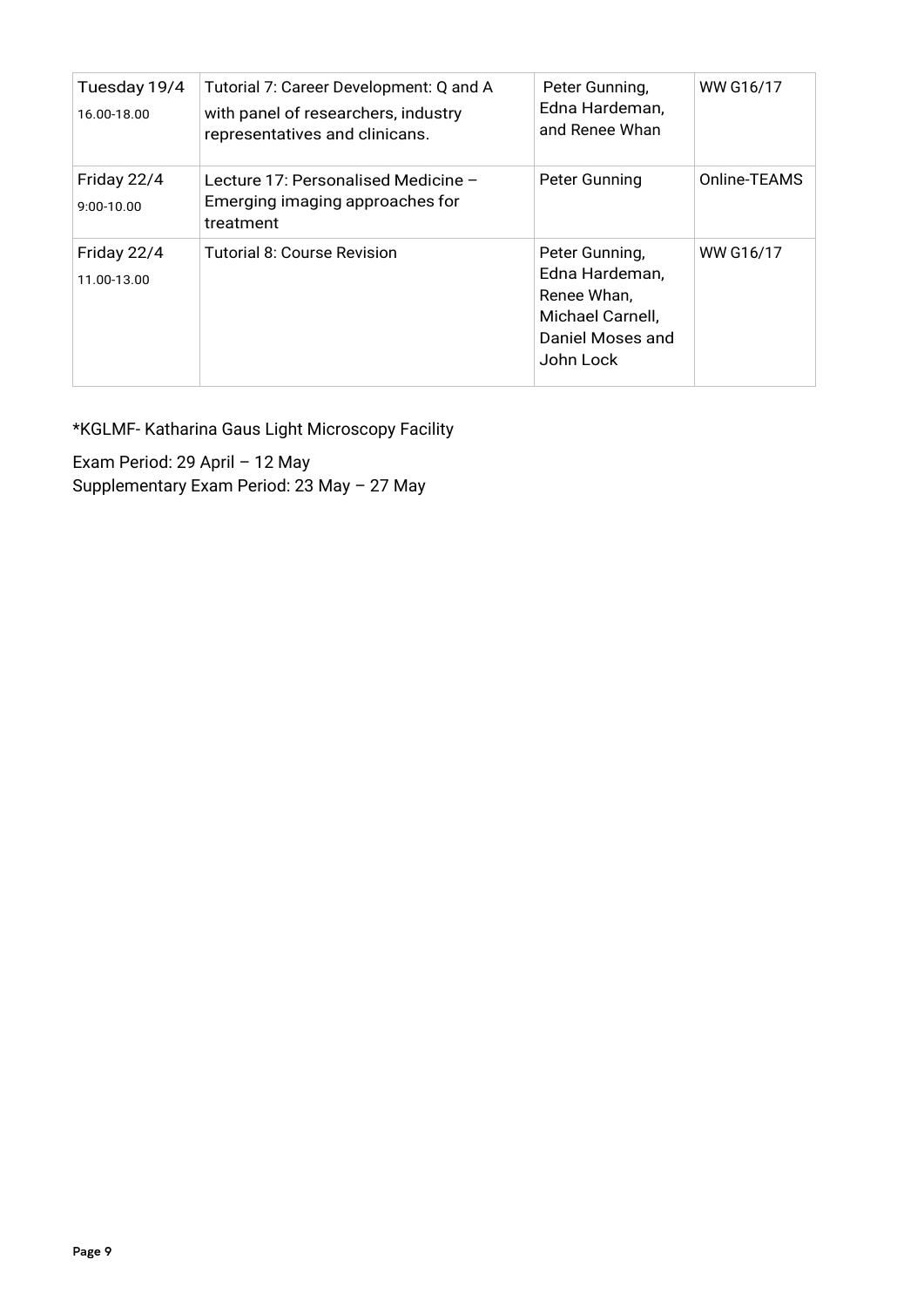# <span id="page-9-0"></span>5. Assessment

## <span id="page-9-1"></span>5.1 Assessment tasks

| <b>Assessment task</b>                                                                                      | Length           | Weight | Due date and time      |
|-------------------------------------------------------------------------------------------------------------|------------------|--------|------------------------|
| <b>Assessment 1: Quizzes</b><br>Where the best 4 out of 5<br>$\overline{\phantom{0}}$<br>contribute to mark | $10 \text{ min}$ | 10%    | Weeks 2, 3, 4, 5 and 9 |
| <b>Assessment 2: Oral Presentation</b><br>-Literature Research - GROUP                                      | 8 minutes        | 20%    | Week 7                 |
| <b>Assessment 3: Written report</b><br>- Literature Research- Individual                                    | 1500 words       | 30%    | Week 9                 |
| <b>Assessment 4: Exam</b>                                                                                   | 2 hours          | 40%    | Exam Period            |

## <span id="page-9-2"></span>5.2 Assessment tasks details

#### 5.2.1 **Quizzes**

Team and individual quizzes will be held in the tutorial/practical sessions, consisting of MCQs. The quizzes are intended to allow you to review information from the lectures and practicals, in addition to allowing feedback and revision of topics. Students need to provide a reason to Professor Gunning for a missed quizz via email. There will be 5 quizzes of which the four top marks will contribute to the overall assessment percentage. The quizzes will be held in the tutorial/prac sessions in the timetable on Moodle in **Weeks 2, 3, 4, 5 and 9 as noted in the timetable**.

#### 5.2.2 **Analysis of a Research Paper**

You will be provided with a list of 10 papers which can be found via LEGANTO on Moodle at the end of week 1. Papers include imaging methods that have been used to examine a disease, including;

- I. Multi-labelling immunofluorescence
- II. Confocal Microscopy and Live cell imaging
- III. Image Analysis
- IV. Medical Imaging

Provide your first three preferences for the journal articles to the convenors **by the end of week 2 via Moodle**. Note that only 2 students per article will be permitted. You will receive a confirmation at the beginning of week 3 as to the research paper that forms the basis of your assessment.

Purpose: To critically evaluate the imaging method used in the paper and address the following questions: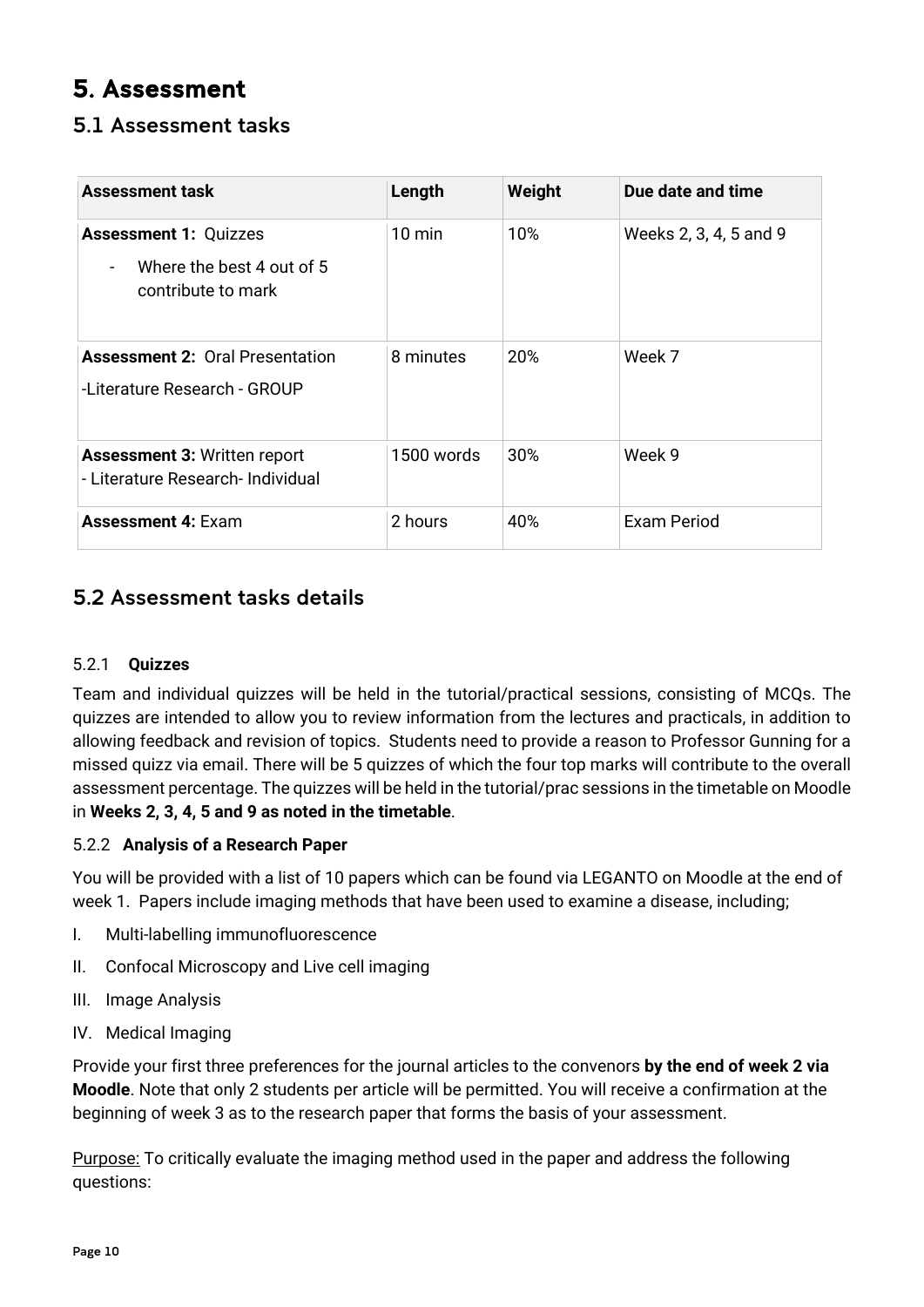- 1. Justify the imaging methods chosen to answer the researcher's question?
- 2. What could be modified to this imaging approach to visualise the disease in question?
- 3. Predict the outcome of your modification to the imaging method?

#### **5.2.2.1Group Presentation**

You will present your findings to the group and a panel of examiners. The presentation will be 8 minutes.

All students are expected to complete a peer assessment feedback form for a fellow student. This will be randomly delegated by the examiners at the time of the presentations. Marks will be based on the quality of the feedback provided.

NOTE: The contribution of the peer assessment is worth 25% of the Research Paper Presentation. The examiners assessment is worth 75% of the Research Paper Presentation for a total of 20% of your overall mark.

The presentation will be assessed by your peers and the examiners according to the following criteria:

- 1. CLARITY AND STRUCTURE: Oral presentation was clear, well-structured and easily understood.
- 2. TIMING: Timing was controlled so that most aspects were covered.
- 3. UNDERSTANDING and EVALUTION: Presenter appeared to have an excellent understanding of the topic, provided a robust evaluation and were able to justify their approach.
- 4. STIMULATED LEARNING: The presenters were able to compose suitable responses to questions, generated an interesting talk and that engaged the audience

Presentations will be in **week 7** in the scheduled class times shown in the timetable.

#### **5.2.2.2 Written Report**

Your individual written report (30%) should be 1500 words maximum in length excluding references. Insert relevant images and diagrams to support your evaluation of the paper.

The Due Date is **THURSDAY 14<sup>th</sup> April** (the end of week 9) NO LATER THAN 6 pm. Assignments are to be submitted via Moodle.

For all submitted reports should clearly state your Name and Student number

#### 5.2.3. Exam

During the exam period, an 'open book' 2-hour exam (40%) will be held in the form of multiple choice and short answers online via the Inspera platform (further details will be provided via Moodle). It will cover material presented in both lectures and practical classes.

You will be given a series of questions to answer, and examples of questions will provided to students prior to the exam.

A supplementary may be scheduled for special consideration. Please liaise with the course convenors.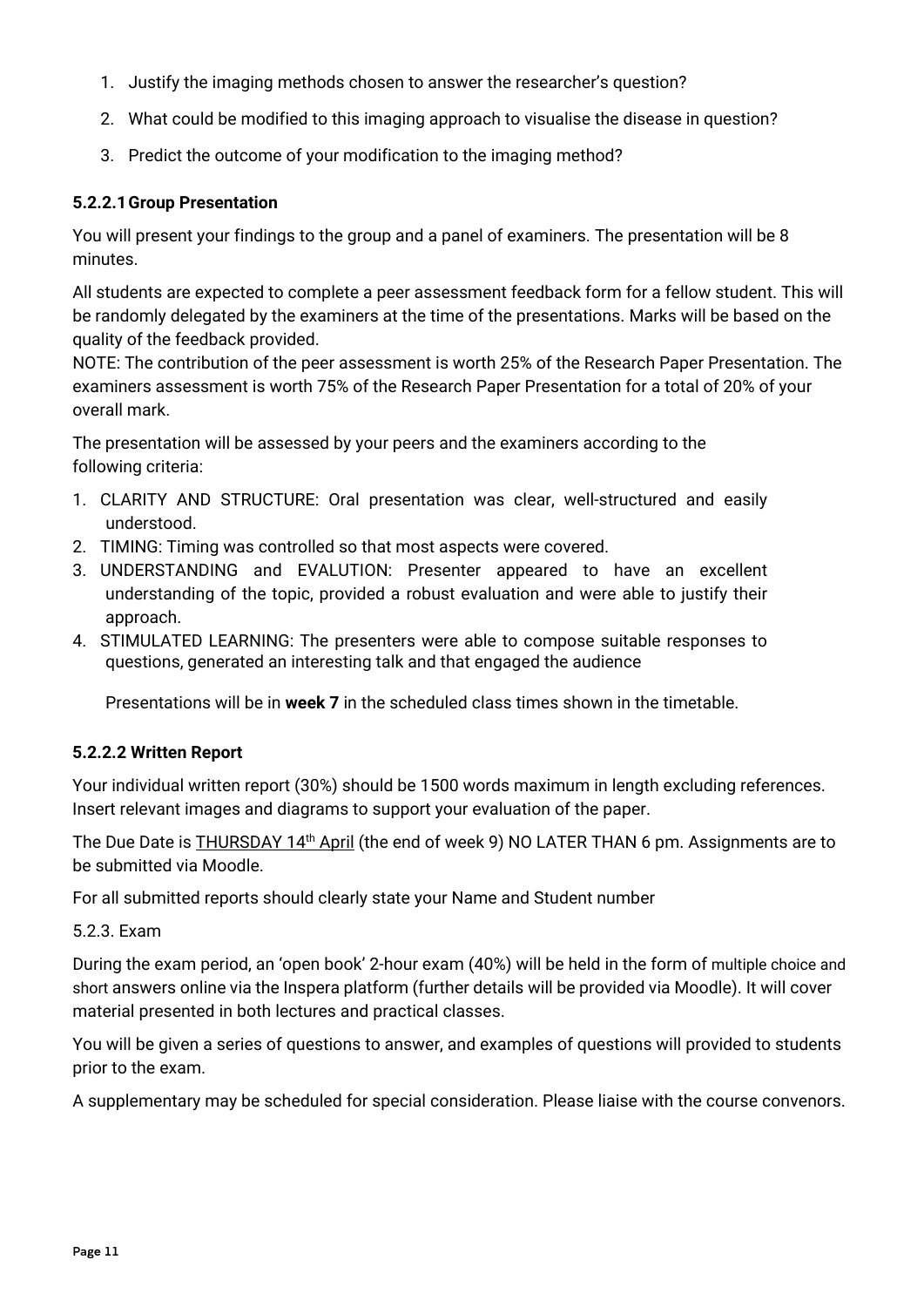#### **Further information**

UNSW grading system:<https://student.unsw.edu.au/grades> UNSW assessment policy:<https://student.unsw.edu.au/assessment>

### <span id="page-11-0"></span>5.3 Assessment criteria and standards

The rubrics for the assessment tasks can be found on the Moodle page of this course.

#### <span id="page-11-1"></span>5.4 Submission of assessment tasks

Students should submit all assessments.

For assessment task 1 (quizzes 10%), these will be submitted and conducted online on Moodle in the designated timetable slot. Should you miss one of these quizzes, please contact Renee Whan

For assessment task 2 (group oral presentation 20%) will be conducted in-front of the class in Week 7 in the session noted in the timetable. Peer assessment will also be conducted in the session and the marked rubrics will be handed to the convenors at the end of each talk. Should you be unable to attend the presentation please contact Renee Whan. (please see special consideration below)

For assessment task 3 (written report 30%) –reports should be in a PDF format and submitted via Moodle prior to the 14<sup>th</sup> April 6pm. The report should note your Name and zID. Should you submit late the below penalization will apply without special consideration.

For assessment task 4 (exam- 40%)- will conducted in Inspera Platform at a date to be provided in Moodle. A supplementary exam may be available for those who apply for Special Consideration in the week 23-27 May.

#### **Late Submission**

Late submissions will be penalized at 5% per day capped at five days (120 hours). Students will not be permitted to submit their assessments after this date.

#### **Special Consideration**

If you experience a short-term event beyond your control (exceptional circumstances) that impacts your performance in a particular assessment task, you can apply for Special Considerations.

You must apply for Special Consideration **before** the start of your exam or due date for your assessment, except where your circumstances of illness or misadventure stop you from doing so.

If your circumstances stop you from applying before your exam or assessment due date, you must **apply within 3 working days** of the assessment, or the period covered by your supporting documentation.

More information can be found on the [Special Consideration website.](https://www.student.unsw.edu.au/special-consideration)

#### <span id="page-11-2"></span>5.5. Feedback on assessment

Feedback on your assessments will be provided in multiple ways.

 For the Quizzes, you will be provided will real-time feedback upon completing the quiz and youwill also be contacted on Moodle for discussion.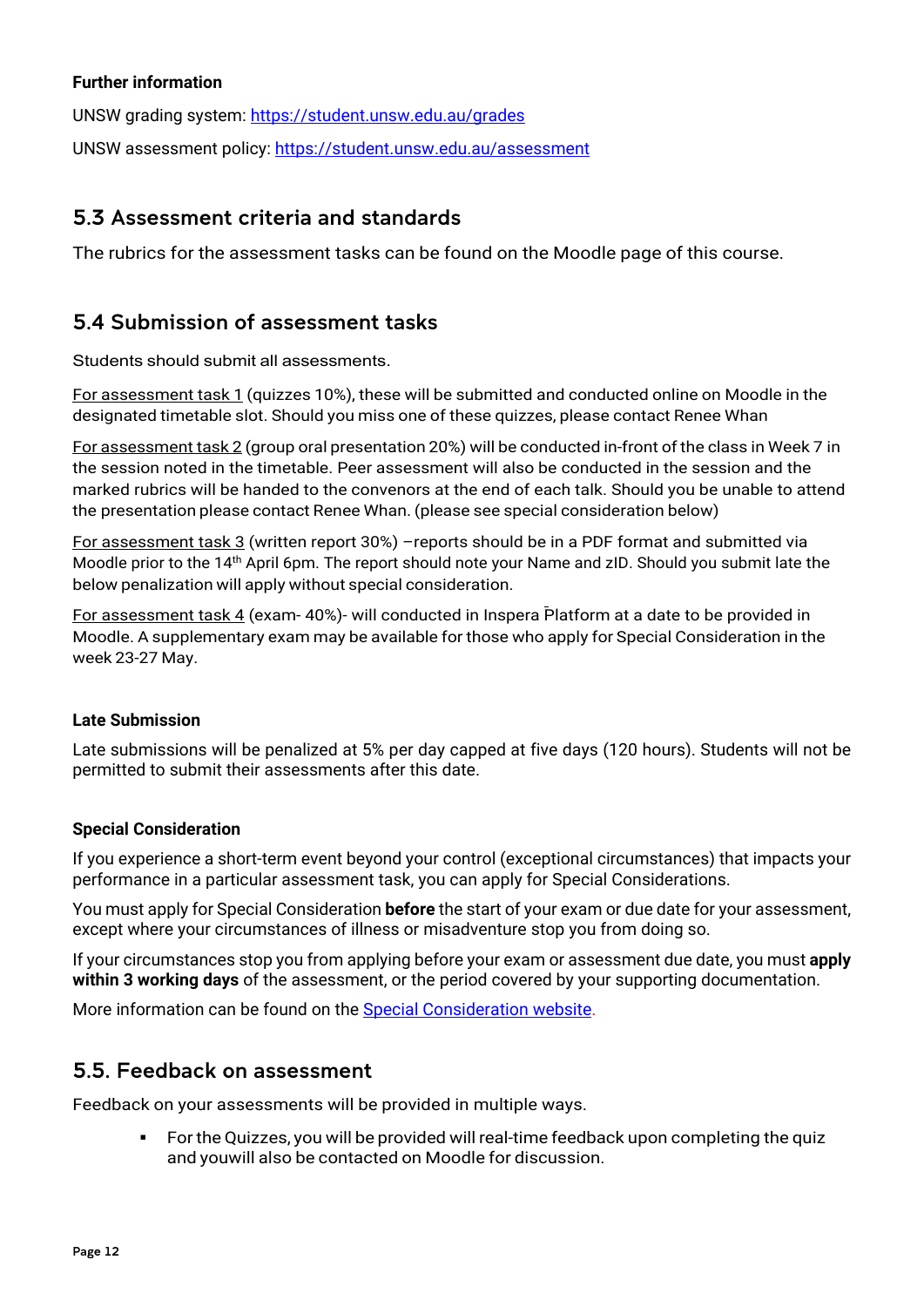- For the presentations you will be provided with Feedback from you're Peers and Lecturers atthe end of your talk.
- For your reports you will be given individual written feedback two weeks following submission.
- For the exam, you will be provided with practise questions which you can gain insight into howthe questions are marked and what can be improved in the final session in the imetable or by appointment.

## <span id="page-12-0"></span>6. Academic integrity, referencing and plagiarism

**Referencing** is a way of acknowledging the sources of information that you use to research your assignments. You need to provide a reference whenever you draw on someone else's words, ideas or research. Not referencing other people's work can constitute plagiarism.

Please use Vancouver referencing style for this course. https:/[/www.ncbi.nlm.nih.gov/books/NBK725](http://www.ncbi.nlm.nih.gov/books/NBK7256/) [6/](http://www.ncbi.nlm.nih.gov/books/NBK7256/)

Further information about referencing styles can be located at <https://student.unsw.edu.au/referencing>

*Academic integrity is fundamental to success at university. Academic integrity can be defined as a commitment to six fundamental values in academic pursuits: honesty, trust, fairness, respect, responsibility and courage.*[1](#page-12-2) *At UNSW, this means that your work must be your own, and others' ideas should be appropriately acknowledged. If you don't follow these rules, plagiarism may be detected in your work.* 

*Further information about academic integrity and plagiarism can be located at:*

- *The Current Students site* <https://student.unsw.edu.au/plagiarism>*, and*
- *The ELISE training site* <http://subjectguides.library.unsw.edu.au/elise/presenting>

*The Conduct and Integrity Unit provides further resources to assist you to understand your conduct obligations as a student:* <https://student.unsw.edu.au/conduct>*.*

## <span id="page-12-1"></span>7. Readings and resources

- a. [https://myscope.training/.](https://myscope.training/) Electron and Light Microscopy modules
- b. [https://www.cell.com/fulltext/S0092-8674\(11\)00127-9.](https://www.cell.com/fulltext/S0092-8674(11)00127-9) The Hallmarks of Cancer
- c. [https://www.thermofisher.com/order/fluorescence-spectraviewer#!/](https://www.thermofisher.com/order/fluorescence-spectraviewer%23!/)
- d. <http://zeiss-campus.magnet.fsu.edu/>

<span id="page-12-2"></span><sup>1</sup> International Center for Academic Integrity, 'The Fundamental Values of Academic Integrity', T. Fishman (ed), Clemson University, 2013.